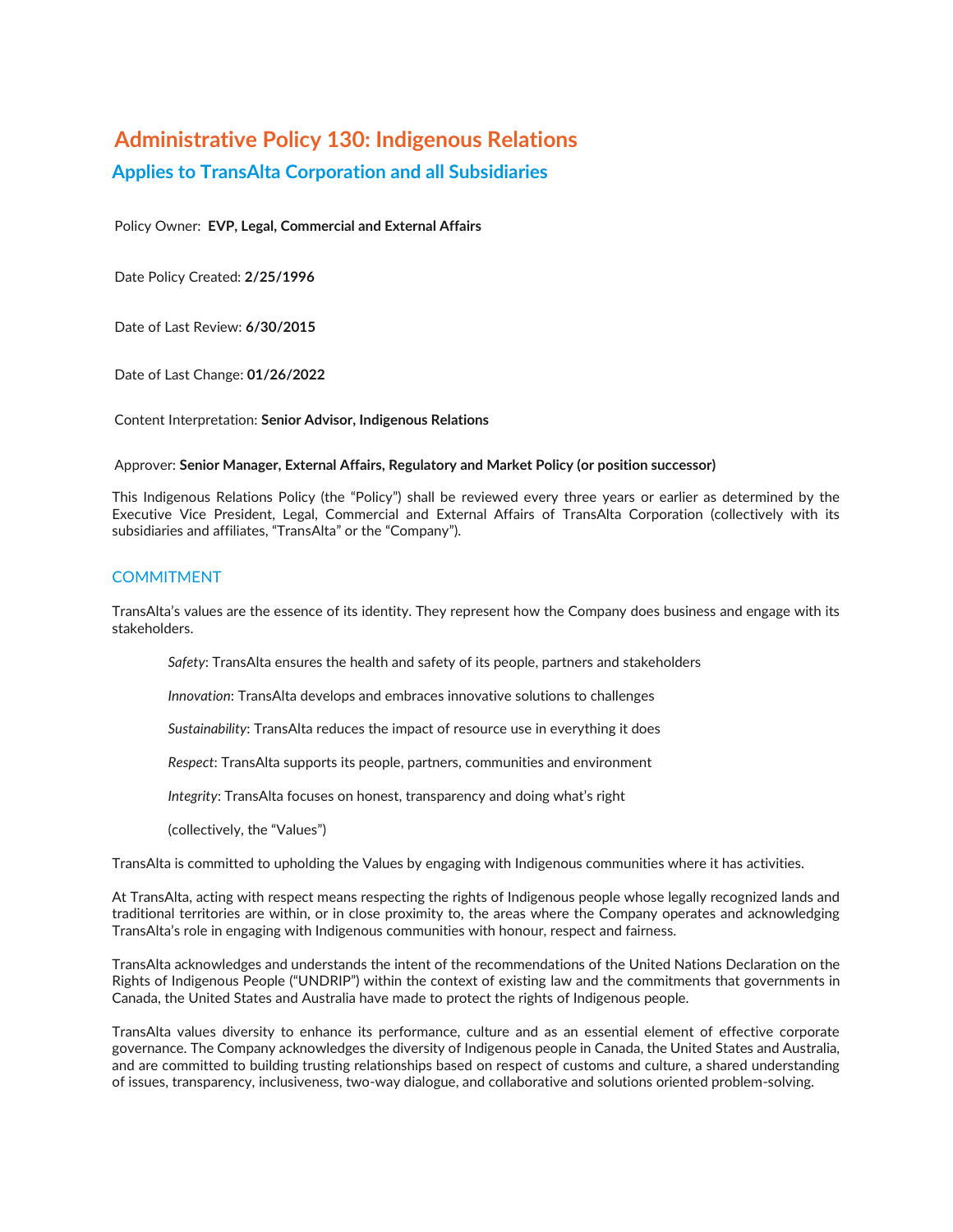# PURPOSE AND SCOPE

The Policy is an affirmation of the Values and reflects the emphasis placed on these values throughout the organization. It reinforces TransAlta's commitment to foster opportunities for Indigenous people and communities to participate in the economic, environmental and social benefits of TransAlta's business, ensuring these benefits reflect community interest and the Company's commitment to responsible and sustainable development.

The purpose of the Policy is to ensure that all employees, contractors and suppliers pursue and develop long-term respectful and trusting relationships with Indigenous people in support of TransAlta's business and sustainable principals across Canada, the United States and Australia.

The Policy shall guide TransAlta in establishing trusting and lasting relationships with Indigenous communities and supporting Indigenous engagement.

The Policy applies to all employees, contractors and suppliers of TransAlta.

# COMPLIANCE WITH THE POLICY

We expect the Company's employees, contractors and suppliers to comply with all aspects of the Policy and support others in doing so.

# **GUIDELINES**

#### 1. **Community Engagement and Consultation**

TransAlta is committed to Indigenous people and communities through effective engagement and consultation in a meaningful, respectful and inclusive manner that fosters trust and reconciliation and is reflective of the policy intent underlying UNDRIP.

## 2. **Business Development**

TransAlta is committed to providing sustainable local economic and social benefits to impacted Indigenous communities through commercial relationships. TransAlta will aim to partner with Indigenous communities where possible to create social and economic value to Indigenous people. This commitment may include contracting and procurement opportunities for Indigenous business partners so that they can fully participate in TransAlta's supply chain.

## 3. **Community Investment**

TransAlta is committed to establishing partnerships with Indigenous communities For example, TransAlta invests in communities where we operate to promote sustainable and resilient communities through supporting education and building local capability.

## 4. **Employment**

TransAlta recognizes the value created by a diverse workforce. TransAlta is committed to seeking opportunities to employ Indigenous people and creating a diverse, inclusive and equitable work environment to retain and promote Indigenous people within its workforce.

# **5. Training and Awareness**

TransAlta is committed to fostering opportunities for training and education that supports Indigenous people to achieve equitable access to employment opportunities. In addition, TransAlta has committed to providing Indigenous awareness learning opportunities for employees to enhance knowledge of Indigenous communities and raise cultural awareness through skills-based training.

# RAISING A CONCERN

TransAlta is committed to a culture of transparency and accountability. TransAlta encourages all employees, contractors, suppliers and other stakeholders to speak up about any issues, concerns and suspected violations of TransAlta's policies. All ethical or legal concerns related to the Policy can be reported to TransAlta's Ethics Help Line. All concerns raised will